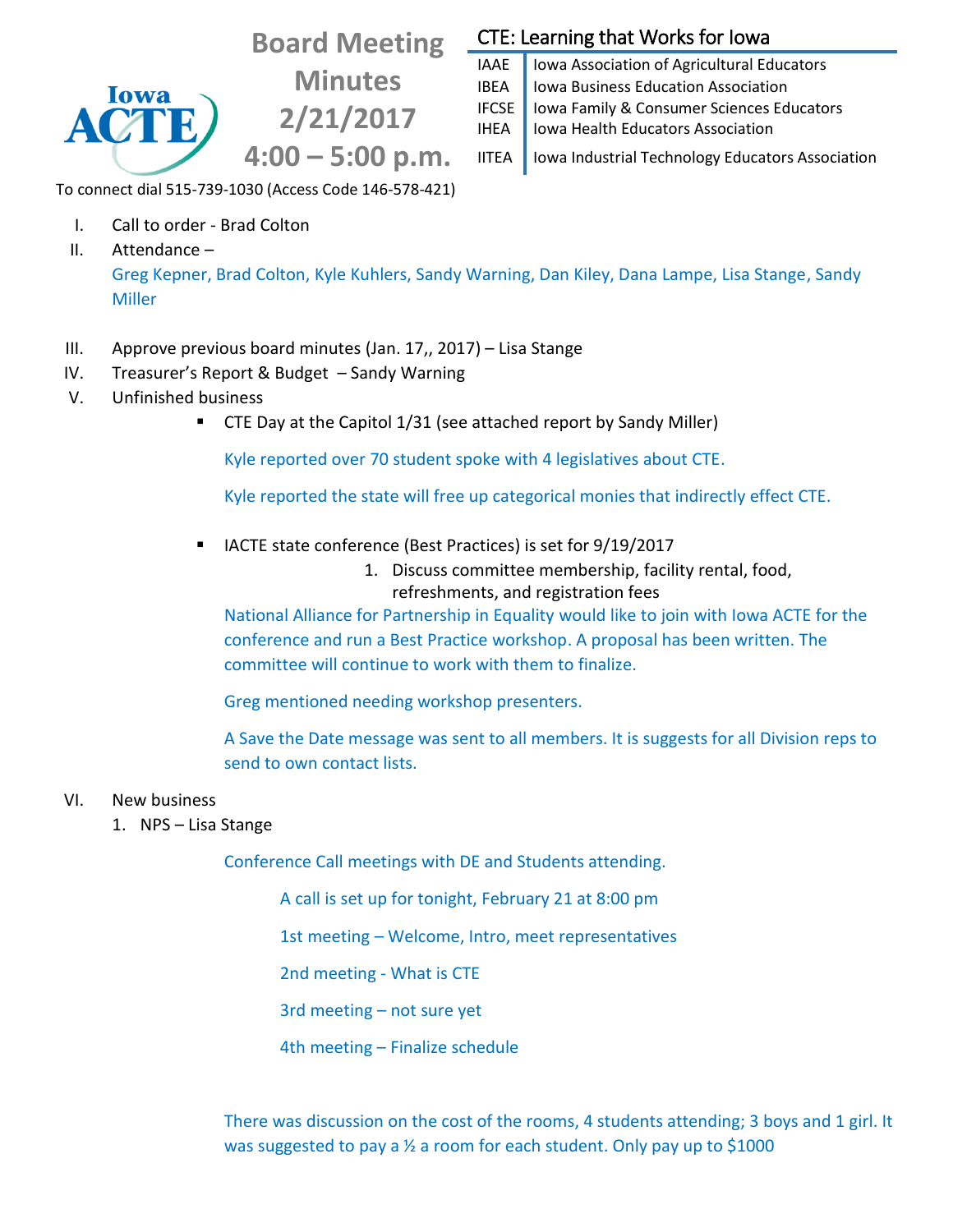2. Biennial Report to the Iowa Secretary of State to maintain nonprofit status – Sandy M

All has been submitted and waiting for approval.

- 3. Region III Representative Report Lisa Stange
- 4. DE Liaison Report Lisa Stange

Regional Planning Partnership (RPP's)– Documents can be found on the Iowa DE website. Advisory Council Handbook will be updated by next week and published on the DE site.

Lisa suggests for CTE members to be talking with your Regional Planning Partners and giving input on how the money will be spent. Currently there is money for districts to start using, based on the Regional Planning Partnerships decisions to be spent by July 1. Superintendents and Principals have been sent an email from the DE about the RPP's.

- 5. Division Reports (highlight upcoming initiatives/concerns/help needed)
	- a. IAAE Courtney May
	- b. IBEA Kyle Kuhlers
	- c. IFCSE Kelsie Engelken & Courtney Teghtmeyer
	- d. IHEA Kendra Ericson
	- e. IITEA Greg Kepner & Dan Kiley
	- f. ISCA Meri Edel

#### No reports

- 6. Program of Work Committee Reports
	- o Conference Sandy Warning, Sandy Miller See above
	- o Awards and Scholarships Dana Lampe
	- o Membership Report Sandy Miller
	- o Policy Development Barb Lemmer
	- o Communications Barb Lemmer
	- o Nominating Committee Barb Lemmer
- 6. Executive Director's Report Sandy Miller See attached
- 7. Region III Stipend (see attachment)
- 9. Other? ( Next meeting is 3/21/2017 4:00-5:00 pm)

### VII. Motion to Adjourn

Meeting adjourned 5:07

Respectfully submitted, Secretary Pro Tem, Dana Lampe